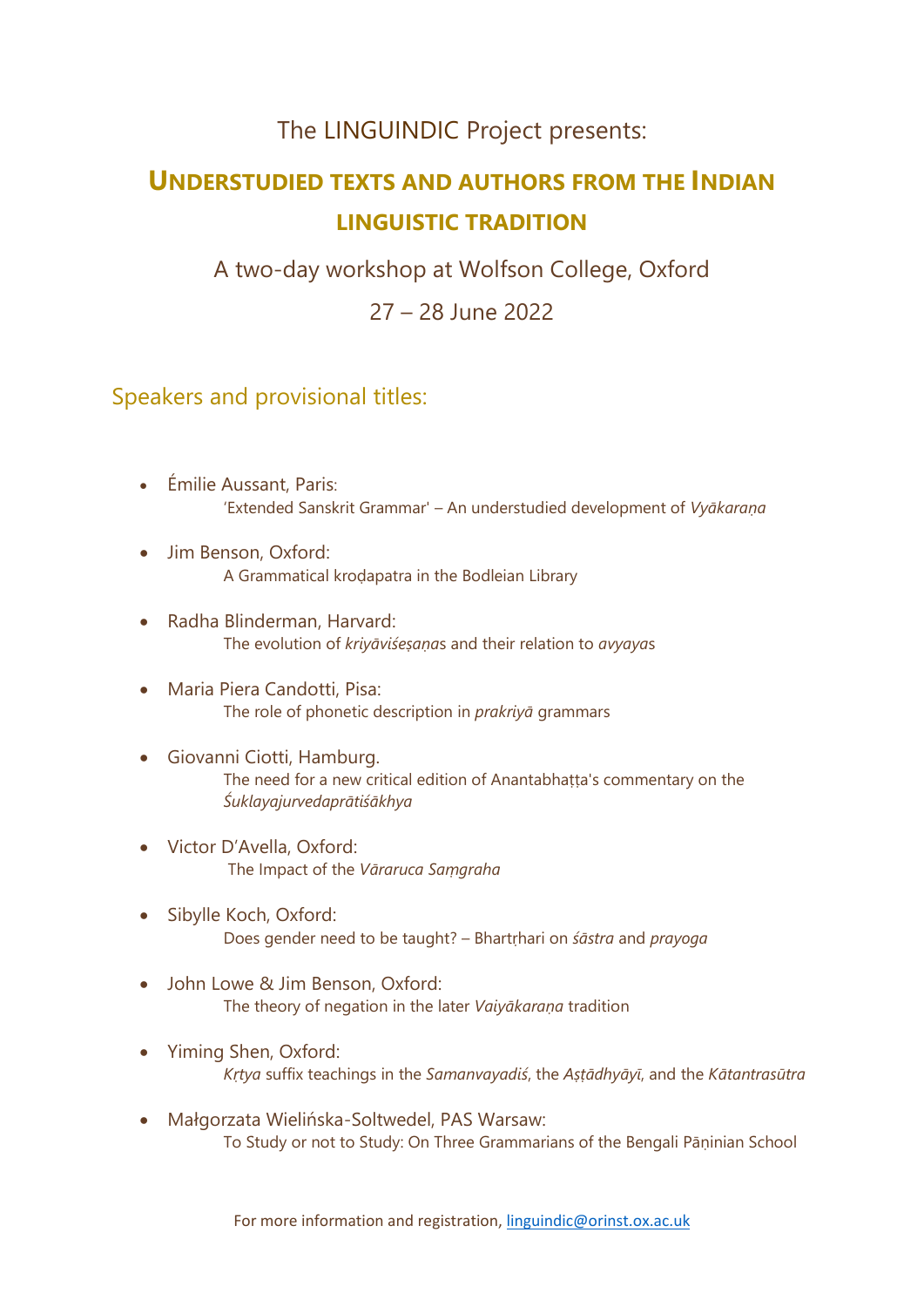## Workshop schedule:

#### **MONDAY 27 JUNE**

| $9.00 - 9.30$ | Tea/coffee                     |
|---------------|--------------------------------|
| 9.30-10.30    | <b>Talk 1: Victor D'Avella</b> |
| 10.30-11.00   | Tea/coffee                     |
| 11.00-12.00   | <b>Talk 2: Émilie Aussant</b>  |
| 12.00-13.00   | Talk 3: John Lowe & Jim Benson |
| 13.00-14.00   | Lunch                          |
| 14.00-15.00   | <b>Talk 4: Sibylle Koch</b>    |
| 15.00-15.30   | Tea/coffee                     |
| 15.30-16.30   | <b>Talk 5: Giovanni Ciotti</b> |

#### **TUESDAY 28 JUNE**

| $9.00 - 9.30$ | Tea/coffee                             |
|---------------|----------------------------------------|
| 9.30-10.30    | Talk 6: Małgorzata Wielińska-Soltwedel |
| 10.30-11.00   | Tea/coffee                             |
| 11.00-12.00   | <b>Talk 7: Yiming Shen</b>             |
| 12.00-13.00   | <b>Talk 8: Radha Blinderman</b>        |
| 13.00-14.00   | Lunch                                  |
| 14.00-15.00   | <b>Talk 9: Maria Piera Candotti</b>    |
| 15.00-15.30   | Tea/coffee                             |
| 15.30-16.30   | <b>Talk 10: Jim Benson</b>             |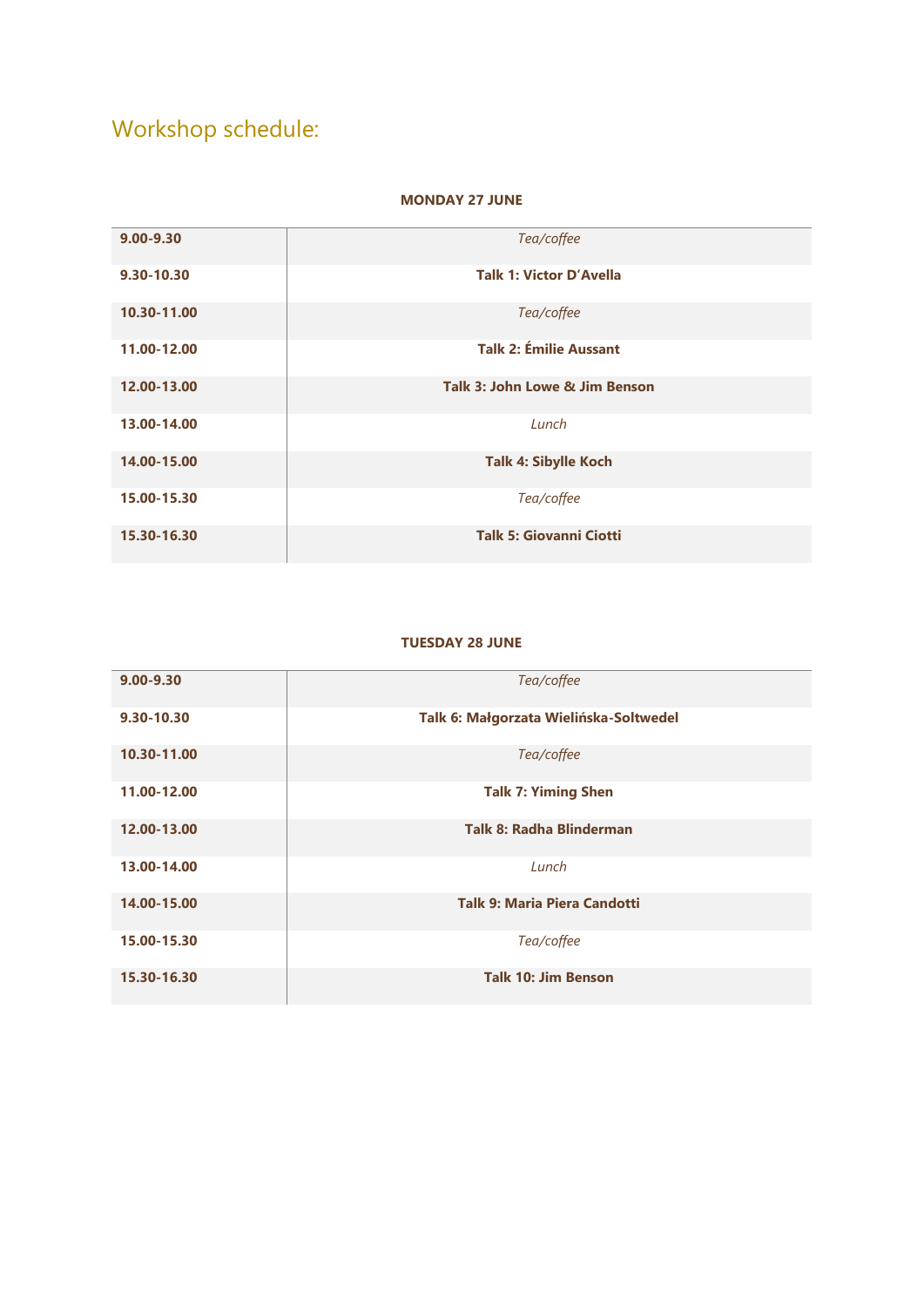### Abstracts:

#### **"Extended Sanskrit Grammar" – An understudied development of** *Vyākaraṇa*

#### Émilie Aussant, Paris

The history of language description can be seen as a major, more or less successful, effort to adapt linguistic tools initially shaped to describe or represent a (very) small number of languages: of the thousands of languages known in the world, only a few have produced reflexive linguistic tools (i.e. tools which describe the language in which they are composed); this is the case for Arabic, Chinese, Greek and Sanskrit. Indeed Classical Sanskrit grammar (*vyākaraṇa*) came to play a central role in the grammaticisation of several languages other than Sanskrit: Dravidian languages, Middle and Modern Indo-Aryan languages, Old Javanese, Persian, Sinhalese, Tibetan but also, albeit in a much more *ad hoc* manner, languages more distant from South and South-East Asia like Algonquian languages and Buryat. Five years after the publication of the special issue of the journal *Histoire Épistémologie Langage* 39.2 ("La Grammaire Sanskrite Étendue"), the time has come for a second survey of works carried out on this fascinating and yet still understudied topic. The talk will be particularly focussed on some recently (re)discovered specificities of the "Extended Sanskrit Grammar" which make it possible to renew, at least in part, the thinking on the Extended Grammars phenomenon.

#### **A Grammatical kroḍapatra in the Bodleian Library**

#### Jim Benson, Oxford

As a literary genre, *kroḍapatras* may be viewed as extended essays directed to difficult or complex problems in Indian intellectual disciplines. They are probably best known from the field of Navya-Nyāya philosophy, where a large number were composed in the 18th and 19th centuries. They have been described as delving *in medias res* into highly specialized issues of doctrine. In 1859 Fitzedward Hall referred to them as 'the arcana of Hindu dialectics'. Although best known from the literature of Navya-nyāya, they also exist in other disciplines, including grammar, where they are less studied. The present discussion examines an anonymous *kroḍapatra* in the Chandra Shum Shere collection in the Bodleian library. Although undated, it must have been composed in the 18th or 19th century. Its focus is the principle of interpretation (*paribhāṣā*) that is usually formulated in grammatical literature as '*strīpratyaye cā 'nupasarjane na*'. Broadly defined, this concerns boundary identifications that would limit morphological operations directed to feminine suffixes. The authority for this principle is thought to rest solely on Patañjali's statement of it in the *Mahābhāṣya*. Discussions of it typically incorporate words for 'princess' and 'lady whose grandfather smelled like cow-dung', and these appear in this *kroḍapatra* as well. The text is relatively short, but its labyrinthine structure takes the reader on a rapid tour through a wide range of grammatical subjects. The author concludes his essay by referring his reader to an alternative way to read Pāṇini's rules that does not require the formulation of this principle, and then inviting the learned to determine whether such an approach could be supported by the *Mahābhāṣya*.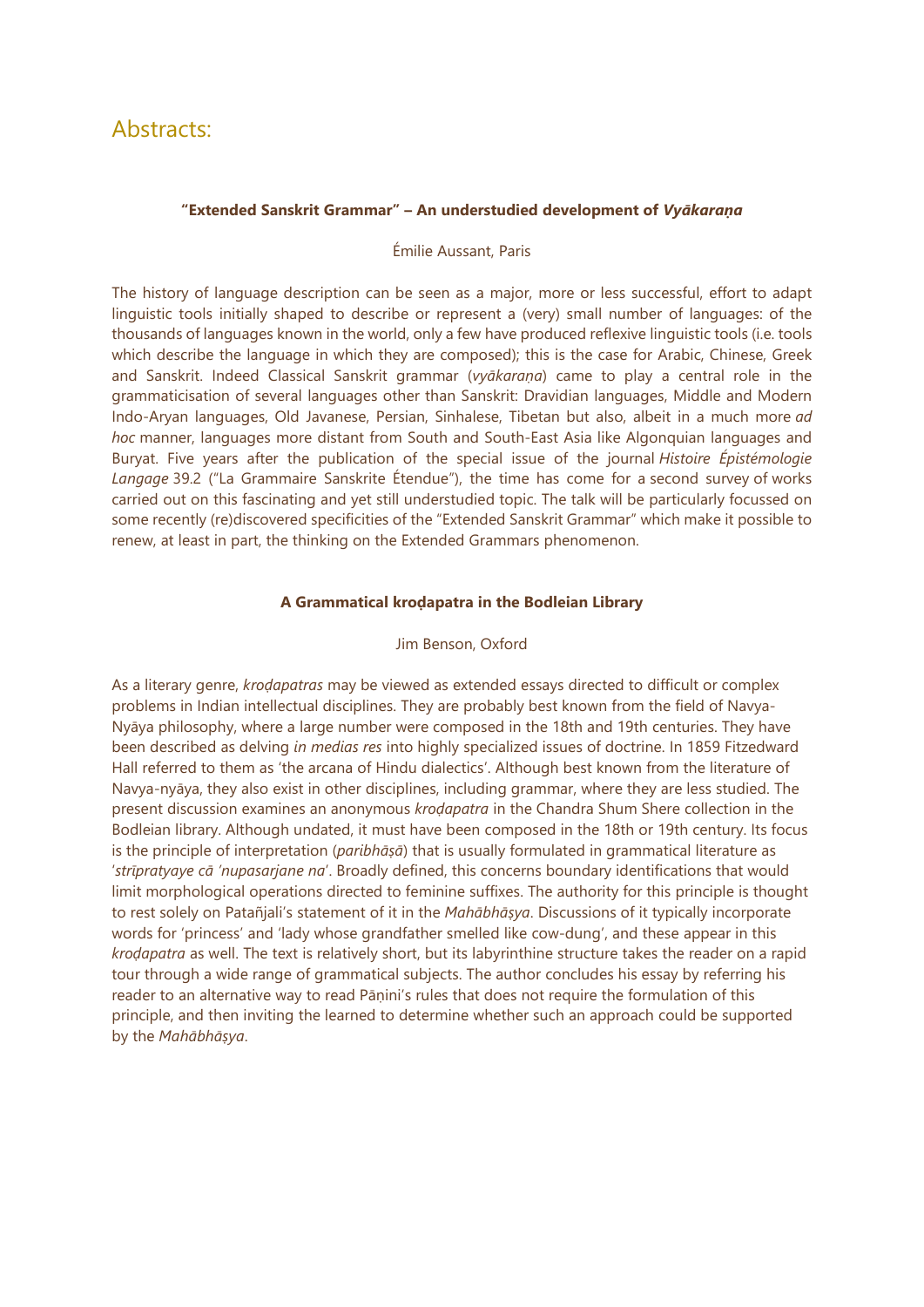#### **The role of phonetic description in** *prakriyā* **grammars**

#### Maria Piera Candotti, Pisa

The three main *prakriyā* grammars (*Prakriyākaumudī*, *Prakriyāsarvasva* and *Siddhāntakaumudī*) assign an important role to the description of certain phonetic features in the introductory part of their grammars. In these passages are seemingly gathering miscellaneous material that, at least from a strictly Pāninian point of view, should not belong to the descriptive tasks of grammar. The presentation will analyse in comparative terms the phonetic descriptions of the three authors highlighting their differences in terms of content but also, and above all, in terms of their specific purpose and role in the broader context of linguistic description.

#### **Towards a new edition of the** *Padārthaprakāśa* **of Anantabhaṭṭa**

#### Giovanni Ciotti, University of Hamburg

Anantabhaṭṭa (or Anantācārya) was a scholar hailing from Vārāṇasī and belonging to the Kāṇva school of the White Yajurveda. He was particularly active during the first half of the 17th century, a prolific author who wrote on matters concerning the Vedas and *dharmaśāstra*. Among his works we find the *Padārthaprakāśa*, a commentary of the *Śuklayajurvedaprātiśākhya*. This commentary is heavily indebted to another commentary of the same *mūla*, namely the *Mātṛmodaka* of Uvaṭa (12th century ca.). The *Padārthaprakāśa* reproduces almost verbatim ample parts of Uvaṭa's text, but contains significant additions and variations.

The text has been fully edited and published for the first time in 1934 by C. Kunhan Raja. However, the editor explicitly points out in the Preface that the work had been started by another scholar, namely Pandit V. Venkatarama Sarma, who had to quit the project. As a result, the edition could not be prepared with the necessary care and textual problems are numerous. This is already clear right from the prefatory section of the *Padārthaprakāśa*, if one compares it with the version of the the same text found in Fritz Gelpke's doctoral dissertation published in 1929.

So far I have been able to access one more manuscript of the full text, namely ms 40.B.31 held at the the Adyar Library of Chennai. This clearly offers better readings, thus suggesting that materials for a new and improved critical edition of the *Padārthaprakāśa* await to be explored.

#### **The Impact of the** *Vāraruca Saṃgraha*

Victor D'Avella, Oxford

The Vāraruca Saṃgraha is a collection of *kārikā*s that summarize fundamental topics of Sanskrit grammar: *kāraka*s, *samāsa*s, *taddhita* suffixes, finite verbs and *kṛt* suffixes. The work was immensely popular to the extent that it impacted or even served as the model for other grammars in Tibetan, Pali and Tamil. Building on earlier work, I will present additional research on the influence of these *kāikā*s within the Tamil grammatical tradition as well as further analysis of the printed commentaries by Dharmakīrti and Nārāyaṇa. This once very much studied text has unfortunately fallen into oblivion, and it is hoped that this presentation will also renew interest in this neglected work for modern Sanskrit pedagogy.